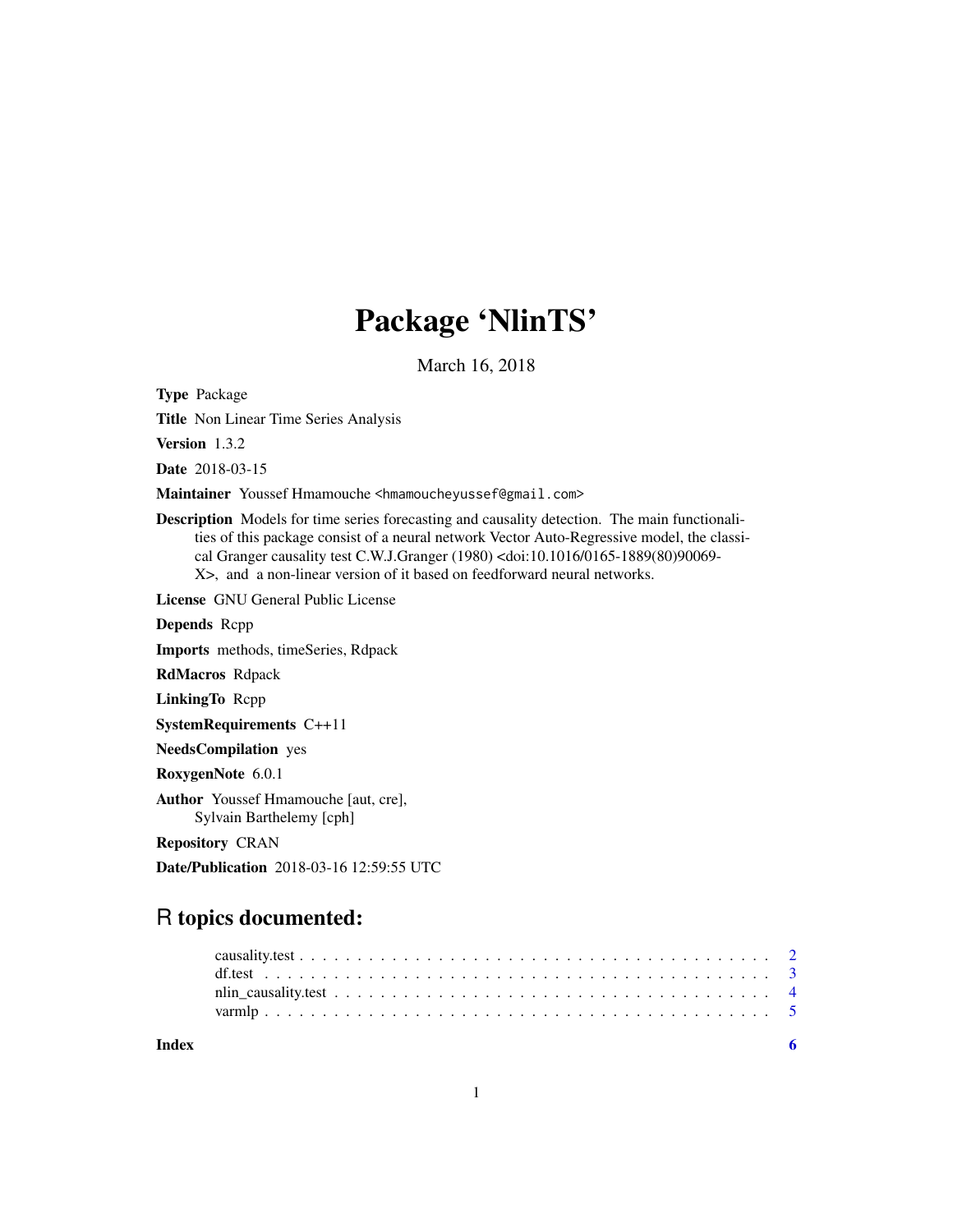<span id="page-1-0"></span>

#### Description

The Granger causality test

#### Usage

causality.test(ts1, ts2, lag, diff = FALSE)

#### Arguments

| ts1  | Numerical dataframe containing one variable               |
|------|-----------------------------------------------------------|
| ts2  | Numerical dataframe containing one variable               |
| lag  | The lag parameter                                         |
| diff | Logical argument for the option of making data stationary |

#### Details

The test evaluates if the second time series causes the first one using the Granger test of causality.

#### Value

summary (): shows the test results

F-test (): returns the value of the test

#### References

Granger CWJ (1980). "Testing for Causality." *Journal of Economic Dynamics and Control*, 2, pp. 329–352. ISSN 0165-1889, doi: [10.1016/01651889\(80\)90069X.](http://doi.org/10.1016/0165-1889(80)90069-X)

```
library (timeSeries) # to extract time series
library (NlinTS)
data = LPP2005REC
model = causality.test (data[,1], data[,2], 2)
model$summary ()
```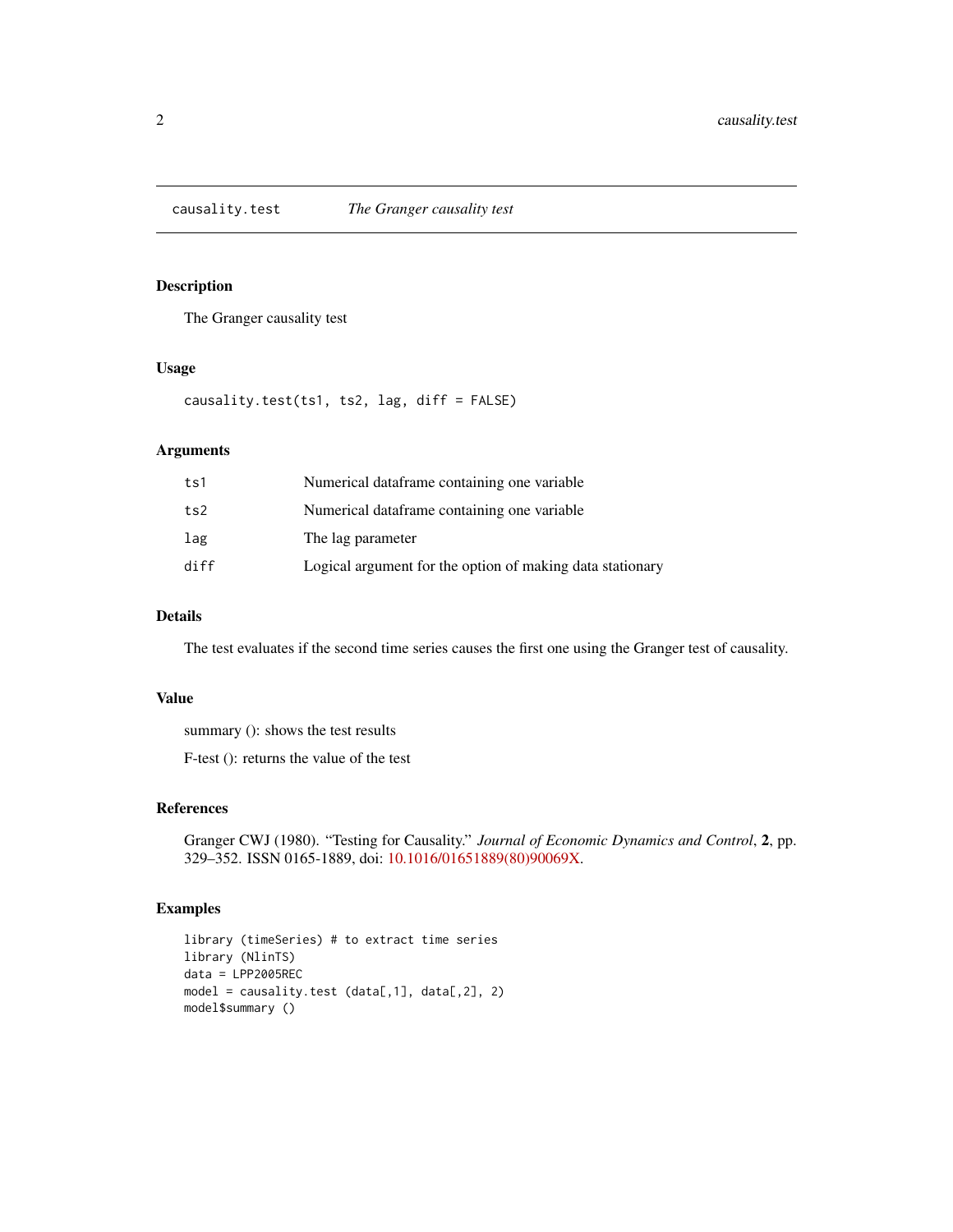<span id="page-2-0"></span>

#### Description

Augmented Dickey\_Fuller test

#### Usage

df.test(ts, lag)

#### Arguments

| ts  | Numerical dataframe |
|-----|---------------------|
| lag | The lag parameter   |

#### Details

Computes the stationarity test for a given univariate time series.

#### Value

summary (): shows the test results

df (): returns the value of the test

#### References

Elliott G, Rothenberg TJ and Stock JH (1992). "Efficient tests for an autoregressive unit root."

```
library (timeSeries)
library (NlinTS)
#load data
data = LPP2005REC
model = df.test (data[, 1], 1)model$summary ()
```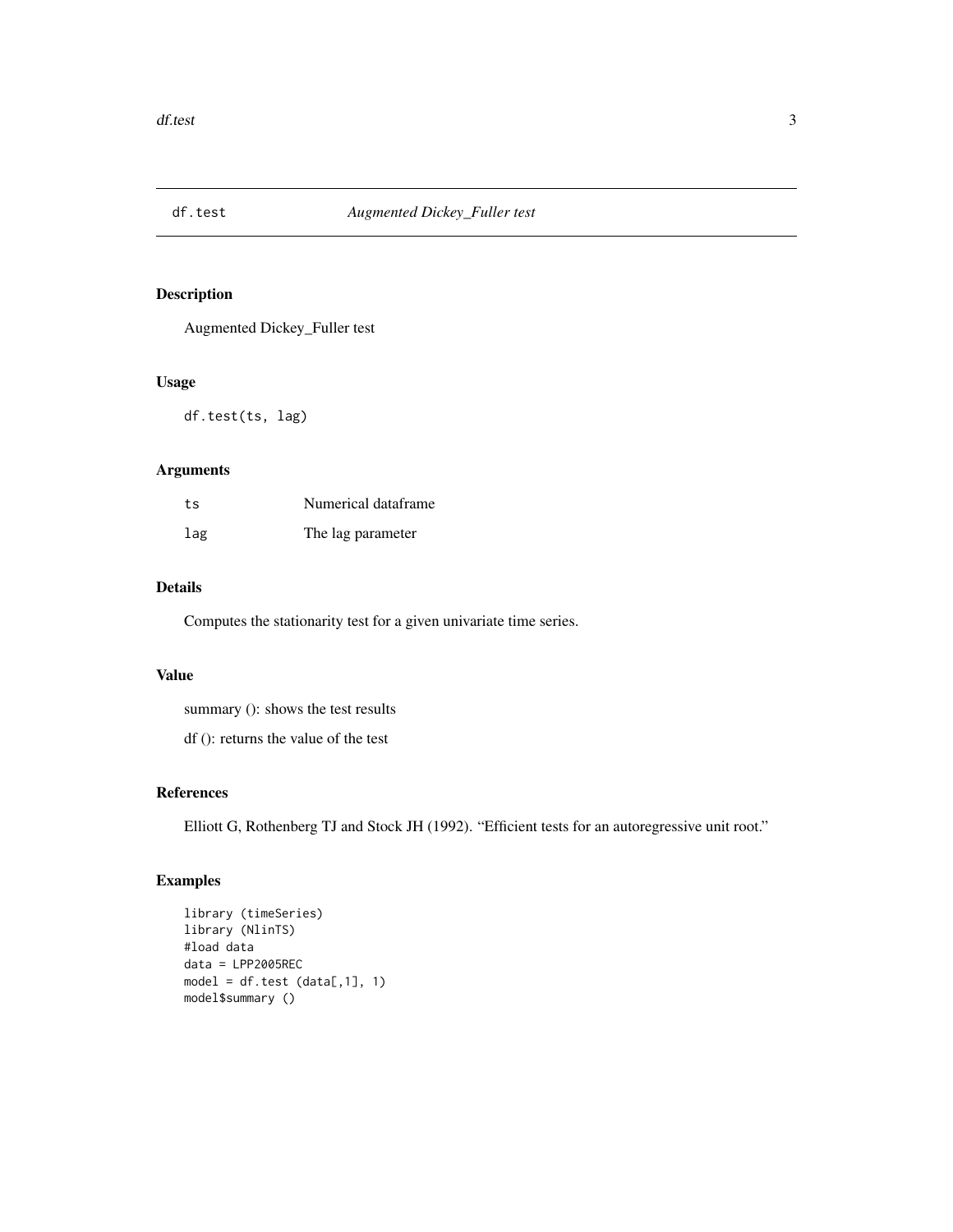<span id="page-3-0"></span>nlin\_causality.test *A non linear Granger causality test*

#### Description

A non linear Granger causality test

#### Usage

nlin\_causality.test(ts1, ts2, lag, LayersUniv, LayersBiv, iters, bias = TRUE)

#### Arguments

| ts1        | Numerical series                                                    |
|------------|---------------------------------------------------------------------|
| ts2        | Numerical series                                                    |
| lag        | The lag parameter                                                   |
| LayersUniv | Integer vector of the size of hidden layers of the univariate model |
| LayersBiv  | Integer vector of the size of hidden layers of the bivariate model  |
| iters      | The number of iterations                                            |
| bias       | Logical argument for the option of using the bias in the networks   |

#### Details

The test evaluates if the second time series causes the first one. Two MLP artificial neural networks are evaluated to perform the test, one using just the target time series (ts1), and the second using both time series.

#### Value

pvalue: the p-value of the test

Ftest: the statistic of the test

summary (): shows the test results

F-test (): returns the value of the test

```
library (timeSeries) # to extract time series
library (NlinTS)
data = LPP2005REC
model = nlin_causality.test (data[,1], data[,2], 2, c(2), c(4), 500, TRUE)
model$summary ()
```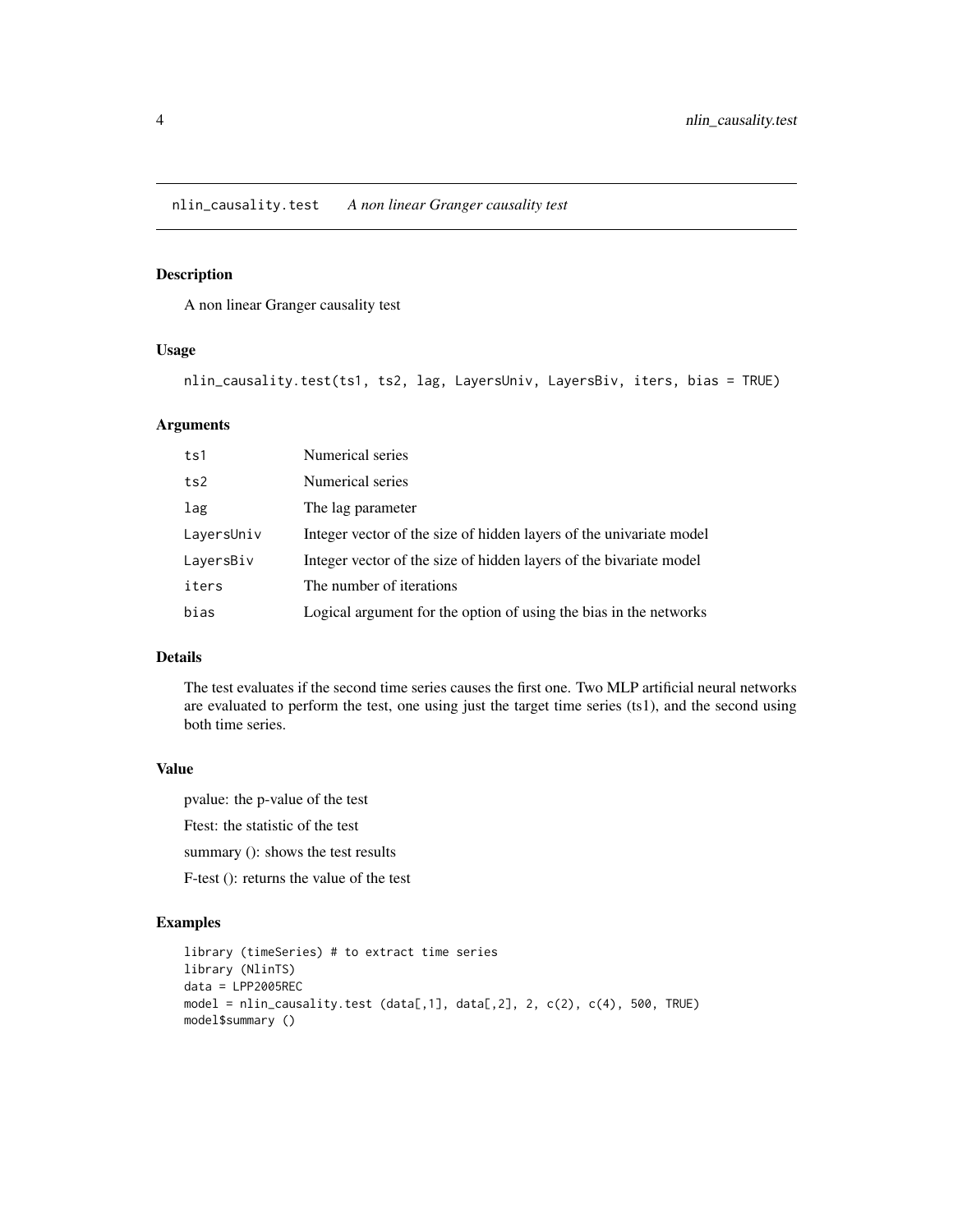<span id="page-4-0"></span>varmlp *Artificial Neural Network VAR (Vector Auto-Regressive) model using a MultiLayer Perceptron.*

#### Description

Artificial Neural Network VAR (Vector Auto-Regressive) model using a MultiLayer Perceptron.

#### Usage

varmlp(df, lag, sizeOfHLayers, iters, bias = TRUE)

#### Arguments

| df            | A numerical dataframe                                                                                              |
|---------------|--------------------------------------------------------------------------------------------------------------------|
| lag           | The lag parameter                                                                                                  |
| sizeOfHLayers | Integer vector that contains the size of hidden layers (the number of hidden<br>layers is the size of this vector) |
| iters         | The number of iterations                                                                                           |
| bias          | Logical, true if the bias have to be used in the network                                                           |

#### Details

This function constructs the model.

#### Value

train (df): updates the model using the input dataframe df forecast (df): returns the next row forecasts of an given dataframe df

```
library (timeSeries) # to extract time series
library (NlinTS)
#load data
data = LPP2005REC
# Prepare data to make one forecasts
train_data = head (data, nrow (data) - 1)
test_data = tail (data, 1)model = varmlp (train_data, 1, c(10,5), 200, TRUE)
predictions = model$forecast (train_data)
print (tail (predictions,1))
# Update the model (learning from new data)
model$train (test_data)
```